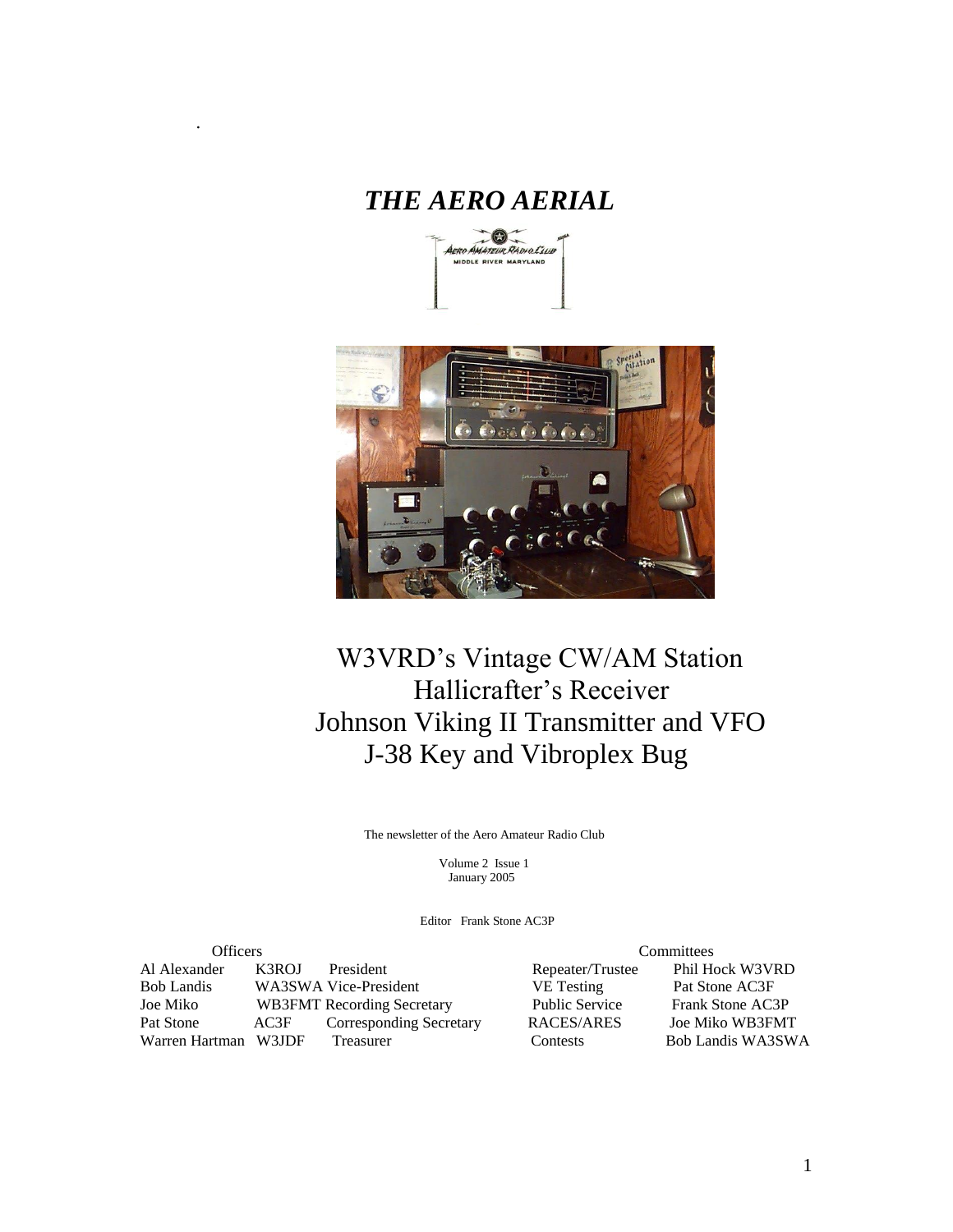#### ABOUT THE AERO AMATUER RADIO CLUB

- Meetings: First and Third Wednesdays at 7:30 pm at Coffman's Diner (Middle River and Orem's Rd.)
	- Nets: See Local Area Net Schedule

 Repeaters: W3PGA (147.24 MHz - / 449.575 MHz -) W3JEH (223.24 MHz -)

WEBSITE: http://mywebpages.comcast.net/w3pga/

## **LOCAL AREA NETS**

## **Day Time Frequency (MHz) NET NAME**

| Daily      | $9 - 10$ am       | 147.03  | <b>ORIOLE</b> Net                 |
|------------|-------------------|---------|-----------------------------------|
| Daily      | $6 - 6:30$ pm     | 3.920   | Maryland Emergency Phone Net      |
| Daily      | $6:30 - 7$ pm     | 146.670 | <b>Baltimore Traffic Net</b>      |
| Daily      | 7 pm and 10 pm    | 3.643   | Maryland/DC/Delaware Traffic Net  |
| Daily      | 7 pm              | 146.505 | <b>AERO Code Practice Net</b>     |
| $1st$ Tues | $7:30 \text{ pm}$ | 145.330 | <b>Baltimore ARES Net</b>         |
| $2nd$ Tues | $7:30 \text{ pm}$ | 146.670 | <b>Baltimore County RACES Net</b> |
| $2nd$ Wed. | 8 pm              | 28.445  | <b>AERO ARC Net</b>               |
| $4th$ Wed  | 8 pm              | 147.240 | <b>AERO ARC Net</b>               |
| $5th$ Wed. | 8 pm              | 449.575 | <b>AERO ARC Net</b>               |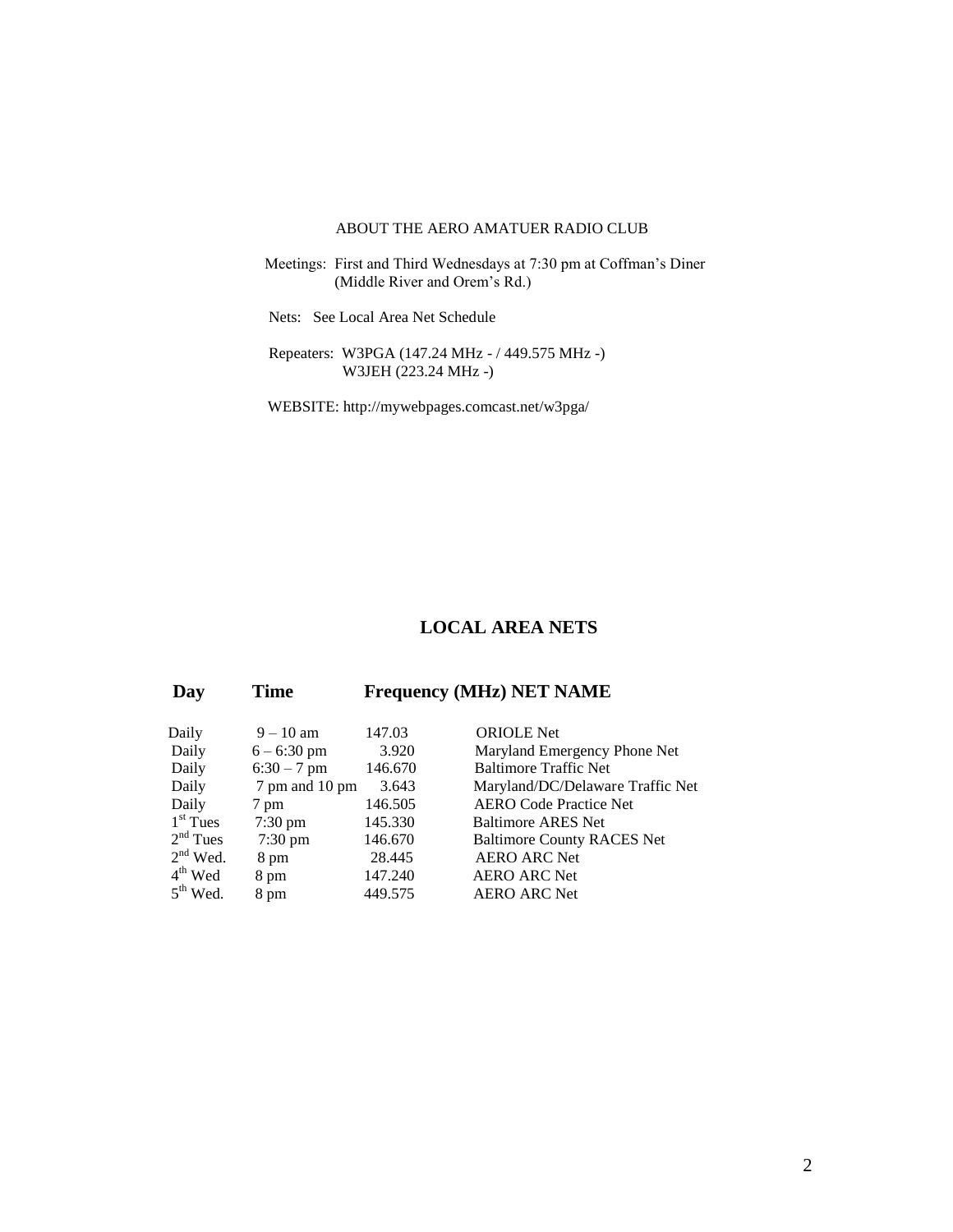# **Looking Back 2004**

2004 was a fairly good year for the club.

In January the Aerial kicked off with its first issue, the HF contest was revived with Bob WA3SWA winning the coveted KA3VCO plaque and the license testing program continued.

February saw our continued monthly participation in the ARES/RACES Drills.

With March came another VE Test session and some new hams.

April our involvement with Public Service resumed with members helping with the March of Dimes Walkathon.

In May we coordinated communications for the American Diabetes Association Bike Tour in Harford County. The month closed with another test session.

June brought a flurry of activity helping BRATS with the MS Bike Tour on the Eastern Shore and an extraordinary Field Day with our joint 3A effort with BRATS taking First Place in the MD/DC Section. W3PGA also inaugurated morse code lessons on the air.

In July we continued Public Service activities helping BRATS with the Independence Day parade in Towson and the Multiple Sclerosis Society Bike Tour in Gettysburg, Pa. We also witnessed the "Krispy Kreme" challenge between KB3GFC and KB3JDE to be won by KB3KRV.

In August focused on Emergency Communications with participation with Baltimore County Office of Emergency Preparedness and five area hospitals in a HAZMAT Drill while at the same time watching the progress of two hurricanes that were approaching the area. Fortunately the hurricanes missed us and we did not have to deploy.

September brought more hurricanes to watch but again we were fortunate that they missed our area. We also had a successful exam session.

In October we participated in celebrating the  $75<sup>th</sup>$  Anniversary of the Martin Co. in Middle River by setting up a demonstration at the First Annual Airfest/Waterfront Festival. In addition to the festival we also coordinated communications for the ADA Walks in Havre de Grace and Baltimore. Planning SET '04

The month ended on a sad note with the passing of longtime AERO friend, Chuck K3FT, who helped us with Morse Code Testing and many Public Service Events.

In November we closed our license testing program for 2004 with three new licensees.

December we await the arrival of SA3NTA and new goodies under the tree and look forward to another year of amateur radio exploits.

During the course of 2004 we welcomed new club members ND3D, and KB3KRW.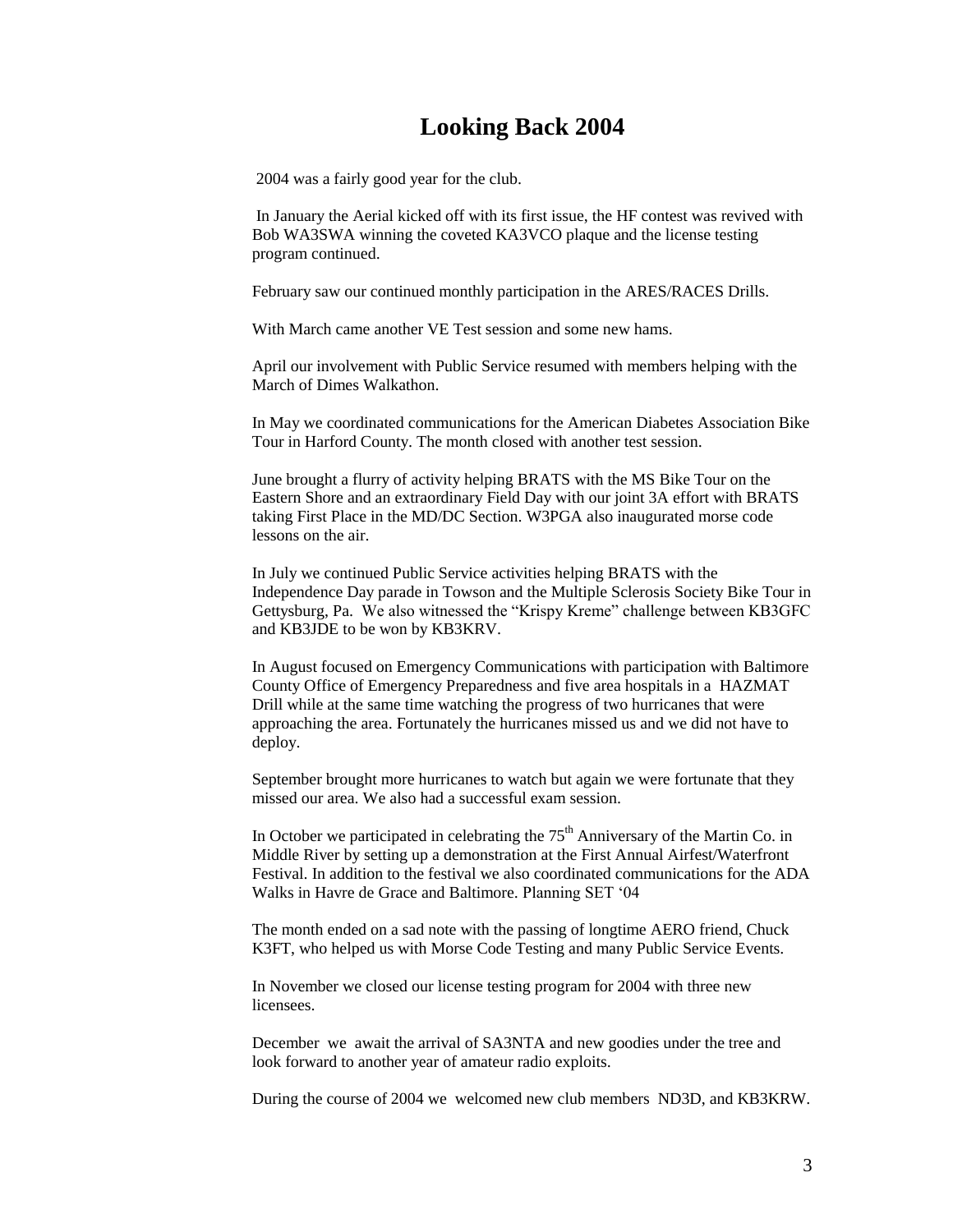## **Station Activities**

KB3KRV is stress testing transistors in his homebrew projects. KB3JVP is sporting a new random wire on 10 meters. KB3KRW is now on 2 meters FM. WB3FMT. W3PGA 449.575 mhz repeater celebrates 20 years of service.

.

# **Public Service**

For the past several years AERO ARC has taken the lead in two Public Service activities in Harford County and one in Baltimore City for the American Diabetes Association.

In 2005 the Bike Tour is moving from Harford County to Howard County. This seems like a good time to pass the torch to other organizations to handle the out of area events. Negotiations are underway to pass the responsibility for the Bike Tour to the Columbia Amateur Radio Association and the Havre de Grace Walk to the Harford County ARES team for 2005.

The Aero Club will continue to coordinate amateur communications for the Baltimore walk and also help, where possible, with the other events.

# **ARES/RACES**

The club maintains its support for emergency communications in the coming year. W3VRD, W3JDF, WB3FMT, AC3P, and AC3F are enrolled in RACES and participate in the monthly drills.

AC3P has WINLINK 2000 installed at the home QTH to take messages from the air and pass them onto the Internet as needed.

The Annual RACES Meeting will take place at Towson Fire HQ on Joppa Rd. January 4. Contact Al Nollmeyer, W3YVQ, to RSVP.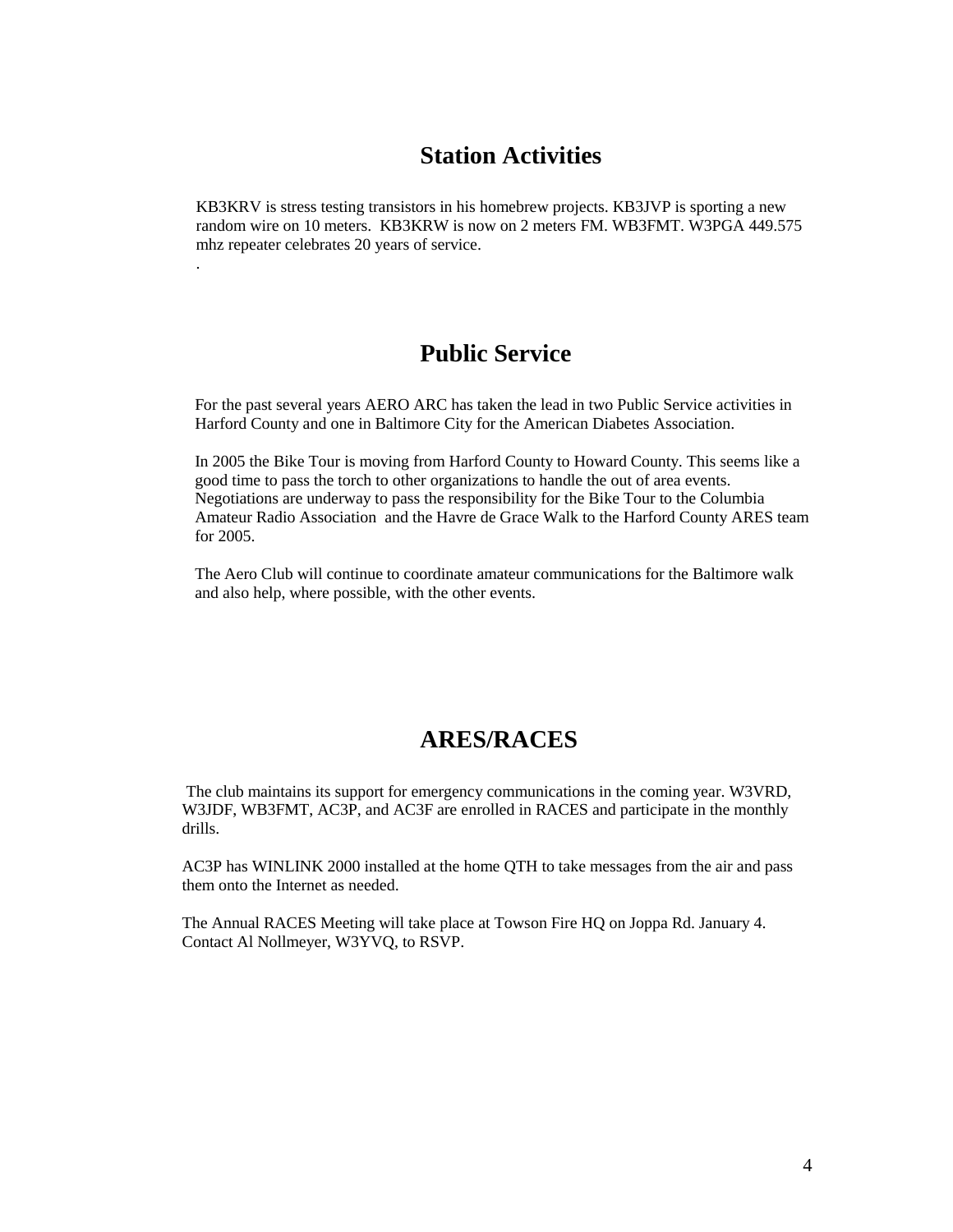## **VE Report**

The last test session for 2004 was held at White Marsh. There were six applicants. Three passed their Tech exams. One upgraded to General. No code tests were given.

From the ARRL:

#### **2005 ARRL/VEC Test Fee Increases to \$14**

Starting January 1, 2005, the fee charged all applicants at ARRL VECcoordinated Amateur Radio test sessions will increase from \$12 to \$14 for the year 2005.

ARRL VE teams may continue to retain up to \$6 of this fee to directly reimburse their teams out-of-pocket examination expenses. This fee is charged to anyone applying for a new amateur license or upgrading his or her operating privileges.

The number of examinees has diminished in the past 24 months (in part we expect as a result of the uncertainty of the pending restructuring proposals). As examinee attendance establishes our revenue, and the number of attendees has dropped-while at the same time our cost of doing business--and the expenses incurred by ARRL VEs and the ARRL VEC- -continues to rise, only so many cost-cutting measures can be justified without cutting back significantly on services essential to our VE teams and our program.

While recent ARRL VEC cost cutting has included staff reduction, reduced printing and distribution charges of our VE training material and exam software (both having gone to ARRLWeb distribution only), and elimination of lesser used services, these steps still are not balancing the bottom line. Therefore an adjustment was needed in the 2005 test fee if we intended to maintain the basic levels of service that our VEs and VE teams have come to expect.

Applicants failing an exam at ARRL sessions where examiners permit retesting on the same exam element also, or those seeking grandfathercredit upgrades without being required to take an exam, must also submit a fee of \$14 (2005).

ARRL Provides FCC-License Renewal, Address Changes and other License Modification Services to ARRL Members FREE, or to Non-Members for a Fee

The ARRL provides FCC Amateur Radio license renewals, address changes and other license modification services FREE to current ARRL members.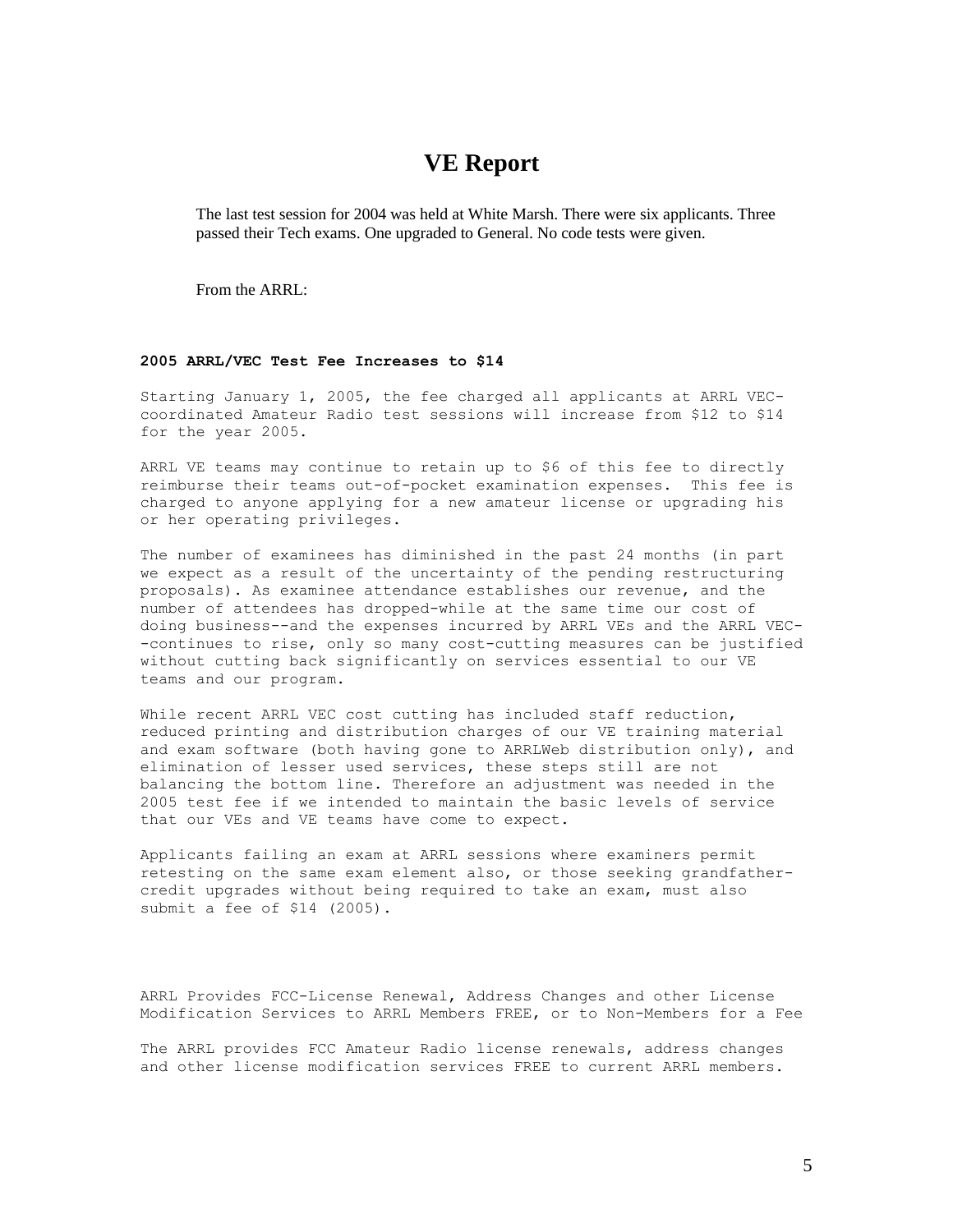Non-members: For a \$14 fee (2005 Rate), the League will renew a nonmember's Amateur Radio ticket (the license must be within 90 days of expiration), file an application to change address or name, or request issuance of a new sequential call sign (ARRL is not able to process Vanity call sign requests). The ARRL Volunteer Examiner Coordinator department is processing these applications at ARRL.

The \$14 application fee in 2005 parallels our test session fee to avoid confusion.

Non-members who now choose to employ the League's application handling service might also consider adding \$25 (based on the current under-65 full term member rate of \$39) for a full ARRL membership, and immediately receive their first membership service for free (processing of their FCC license update).

Members or non-members taking advantage of this service must submit their \$14 fee along with an NCVEC Form 605 [<http://www.arrl.org/fcc/forms.html>](http://www.arrl.org/fcc/forms.html) to ARRL VEC, 225 Main St, Newington CT 06111 USA for processing. Non-members must make the \$14 fee payable to "ARRL." For more information, contact ARRL VEC at 860- 594-0300, or vec@arrl.org.

### **2005 Testing Schedule**

| Date                         | Time | Location    | Fee  | Contact       |
|------------------------------|------|-------------|------|---------------|
| Jan. $29 \quad 1 \text{ pm}$ |      | White Marsh | \$14 | ac3f@arrl.net |
| Mar $19 \quad 1 \text{ pm}$  |      | Essex       | \$14 | ac3f@arrl.net |
| May $28 \t 1 \text{ pm}$     |      | White Marsh | \$14 | ac3f@arrl.net |
| July $23 \quad 1 \text{ pm}$ |      | White Marsh | \$14 | ac3f@arrl.net |
| Sept 24 1 pm                 |      | White Marsh | \$14 | ac3f@arrl.net |
| Nov $19 \t 1 \text{ pm}$     |      | White Marsh | \$14 | ac3f@arrl.net |

For more information, call Pat AC3F at 410-687-7209

## **Aero Net Reports**

Two Meter Net – WB3FMT (NCS), K3ROJ, KB3JDE, KB3KRV, KB3JVP, AC3P, W3JEH, KB3KRW

Ten Meter Net - WB3FMT (NCS), K3ROJ, AC3P, KB3KRW, KB3JVP, KB3KRV (via 2 meters), KB3JDE (via 2 meters) 1hr. 22 min.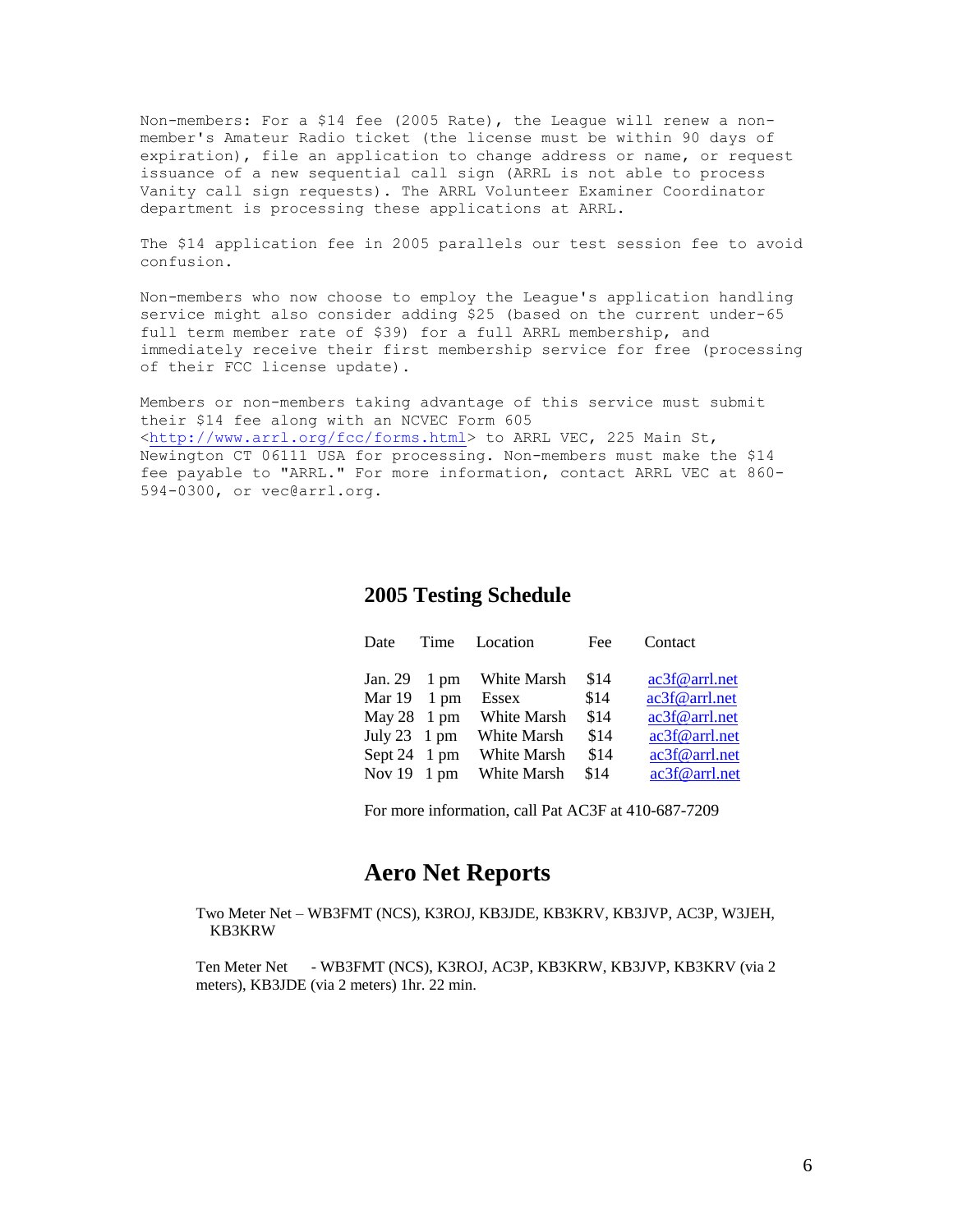# **This Month in Aero ARC History**

*By WB3FMT*

There are currently 10 Meeting Log Books. The recording information period goes from February 6, 1949 through June 1956 and, again from October 1959 through today.

Missing are books **1** which has information about the stating with the beginning of the club in 1946 through January, 1949 and book **5** which covers the period from June 1956 through September, 1959.

The following are the date ranges of the Meeting Log books:

| 1              | Missing Information  |                      |
|----------------|----------------------|----------------------|
| $\overline{2}$ | February 6, 1949     | <b>August</b> , 1951 |
| 3              | <b>August</b> , 1951 | December, 1953       |
| $\overline{4}$ | January, 1954        | June, 1956           |
| 5              | Missing Information  |                      |
| 6              | October, 1959        | May, 1968            |
| 7              | May, 1968            | July, 1973           |
| 8              | July, 1973           | July, 1976           |
| 9              | July, 1976           | June, 1980           |
| 10             | July, 1980           | January, 1984        |
| 11             | February, 1984       | February, 1998       |
| 12             | February, 1998       | To-date              |

I reviewed the meeting logs for January for the following years and selected a bit of Aero club history.

This month is Aero Club History - January

#### **55 Years Ago 1950**

1/25/50 Meeting (Book 2)

The club voted to buy a club house from the Glen L Martin Co. the club voted to spend \$25.00.

The club voted to change the club name from Military Amateur Radio Society. A number of club names were suggested they were: Baltimore County Radio Club Middle River Radio Club Wilson Point Radio Club Bomber Radio Club Bombers Radio Club Bombers Radio Society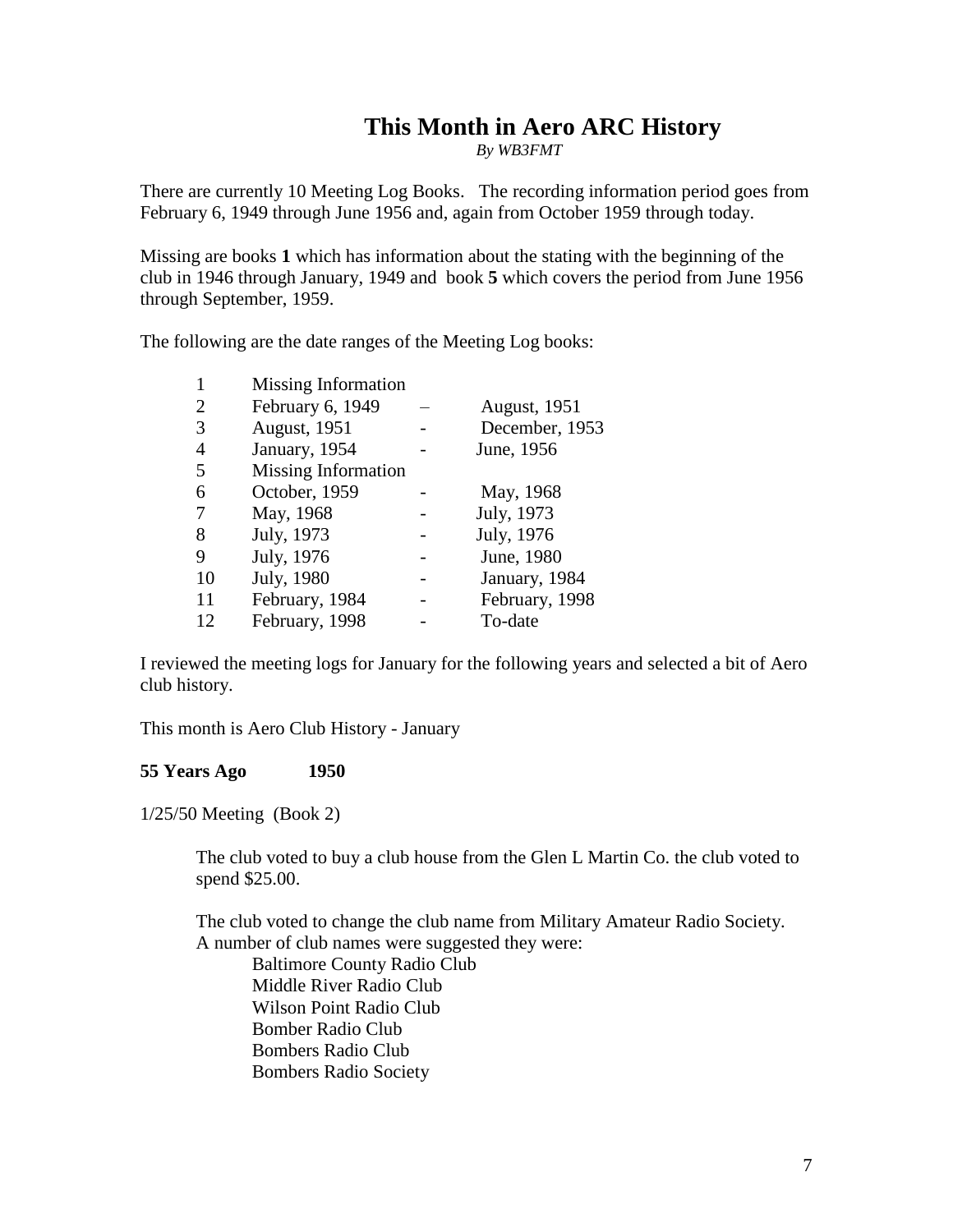### **50 Years Ago 1955**

1/19/1955 (Book 4)

Scott Standigond WN3YTW won the TV raffle with ticket number 4875.

### **25 Years Ago 1980**

1/9/1955 (Books 9&10)

The club experimented with UHF TV to pick up BRATS Amateur TV transmissions. A low price RCA camera was installed in room 3 with a TV monitor so the membership could see themselves.

#### **20 Years Ago 1985**

1/26/1985 Quarterly Newsletter

70cm repeater begins operations at Kenwood High School on January 13, 1985.

#### **15 Years Ago 1990**

1/3/1990 (Book 11)

The club held a discussion about the new 800 MHz band for local police and the best scanners to available.

Joe Bosak suggested that members pay their dues in the beginning of the year instead of like November as in 1989.

The next meeting January  $17<sup>th</sup>$  will be held at Coffman's.

### **10 Years Ago 1995**

1/4/1995 (Book 11)

Ralph Schools reported a surplus computer sale at Aberdeen Proving Grounds nothing over \$10.00.

The new 440 antenna is now stored at Schools place waiting a work party.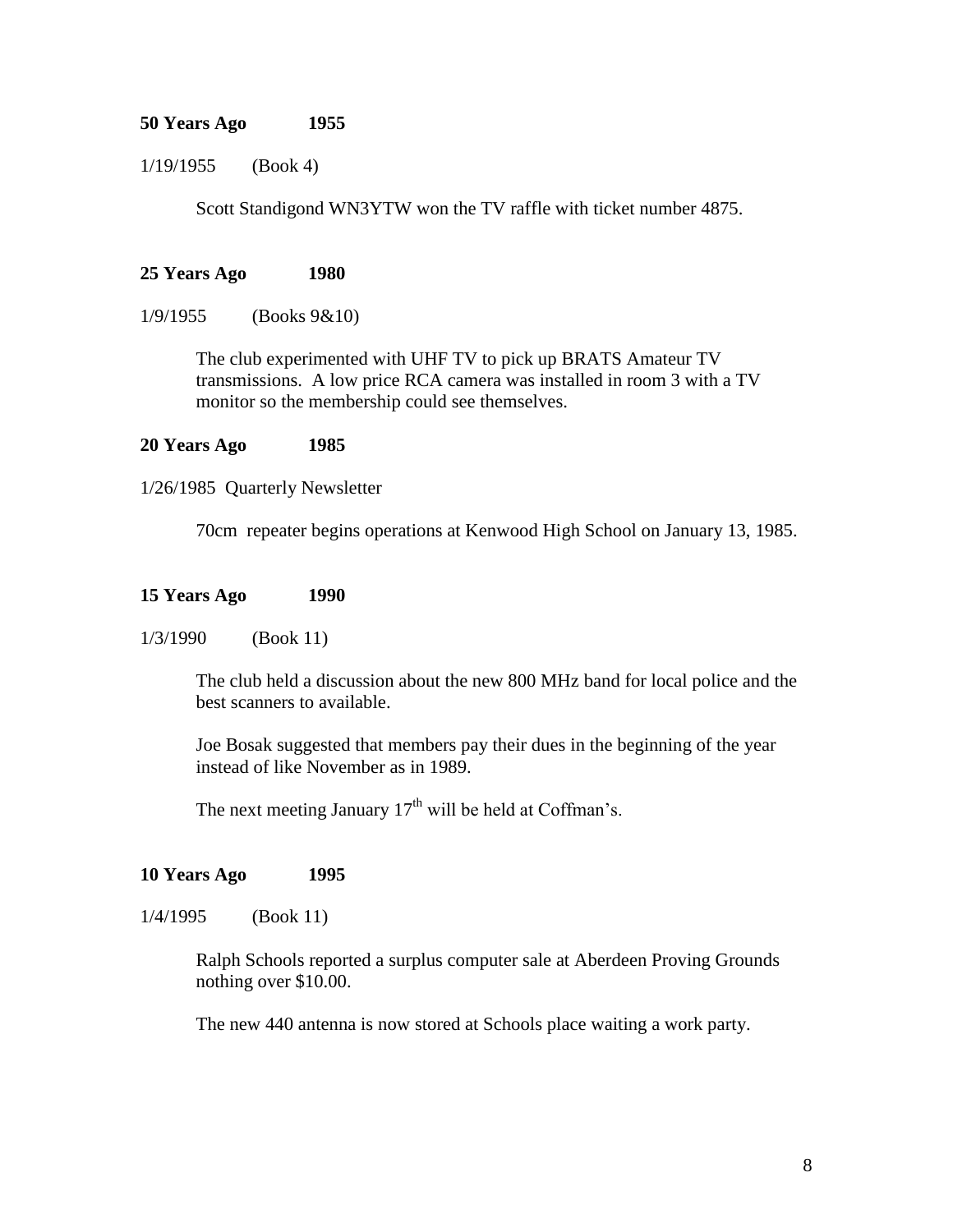No January 2000 meeting. Club members would participate in the Civil Defense W2K activation at 8:00 pm on 12/31/1999.

# **Where's That Signal Now Or Real DX**

*By AC3P*

A radio signal will continue to move through space in a straight line unless it is absorbed, reflected or refracted. Event today signals from NASA and ESA space probes are sending back data via radio. The Pioneers X has send back telemetry from outside our Solar System with only 10 Watts.

Of course the Law on Inverse Square dictates that the signals from the space probes come back to Earth barely detectable, but with a large antenna array they can be detected.

But what about the other way?

Back in the 1970's signals were beamed from the giant antenna at Aricebo, Puerto Rico with the hope that intelligent life out there might pick up the signal. So to, since the beginning of radio itself signals have been leaking through the ionosphere and traveling in all directions through space.

Marconi's first transmissions may be leading the pack, followed by the faint S.O.S. and CQD from the Titanic, then perhaps KDKA's first commercial broadcast, the entire Golden Age of Radio and the beginnings of Television and so on. Hidden in that great array of electromagnetic travelers are countless CQ's, Field Days, DX Contests and the shaky fists of many a Novice.

Where are all those QSO's now?

If you want to know who may be listening in on your first QSO, check your old log and get a date and time. For a general mental exercise, all you need is a month and year. Subtract the year of that QSO from the current year. That will give you how many light years that QSO will have traveled. Check a table of nearby stars that are above the horizon for the month and you will have probable candidates for the extra-terrestial shortwave listener.

Here is a list of nearby stars and what they are listening to now.

| <b>Star Name</b> | Distance from Earth in Light Years | <b>Station Heard</b>     |  |  |
|------------------|------------------------------------|--------------------------|--|--|
| Alpha Centari    | 4.5                                | W3PGA Aero Nets          |  |  |
| Barnard's Star   | 6                                  | Baltimore Traffic Net    |  |  |
| Procyon          | 11                                 | Field Day 1993           |  |  |
| Altair           | 16                                 | <b>CQ WW DX 1988</b>     |  |  |
| Fomalhaut        | 22                                 | VHF Contest 1982         |  |  |
| Cappella         | 41                                 | $KN3VZG/3$ on 21.125 mhz |  |  |
| Castor           | 49                                 | W1AW Code Practice       |  |  |
| Alphard          | 95                                 | Marconi Transmissions    |  |  |